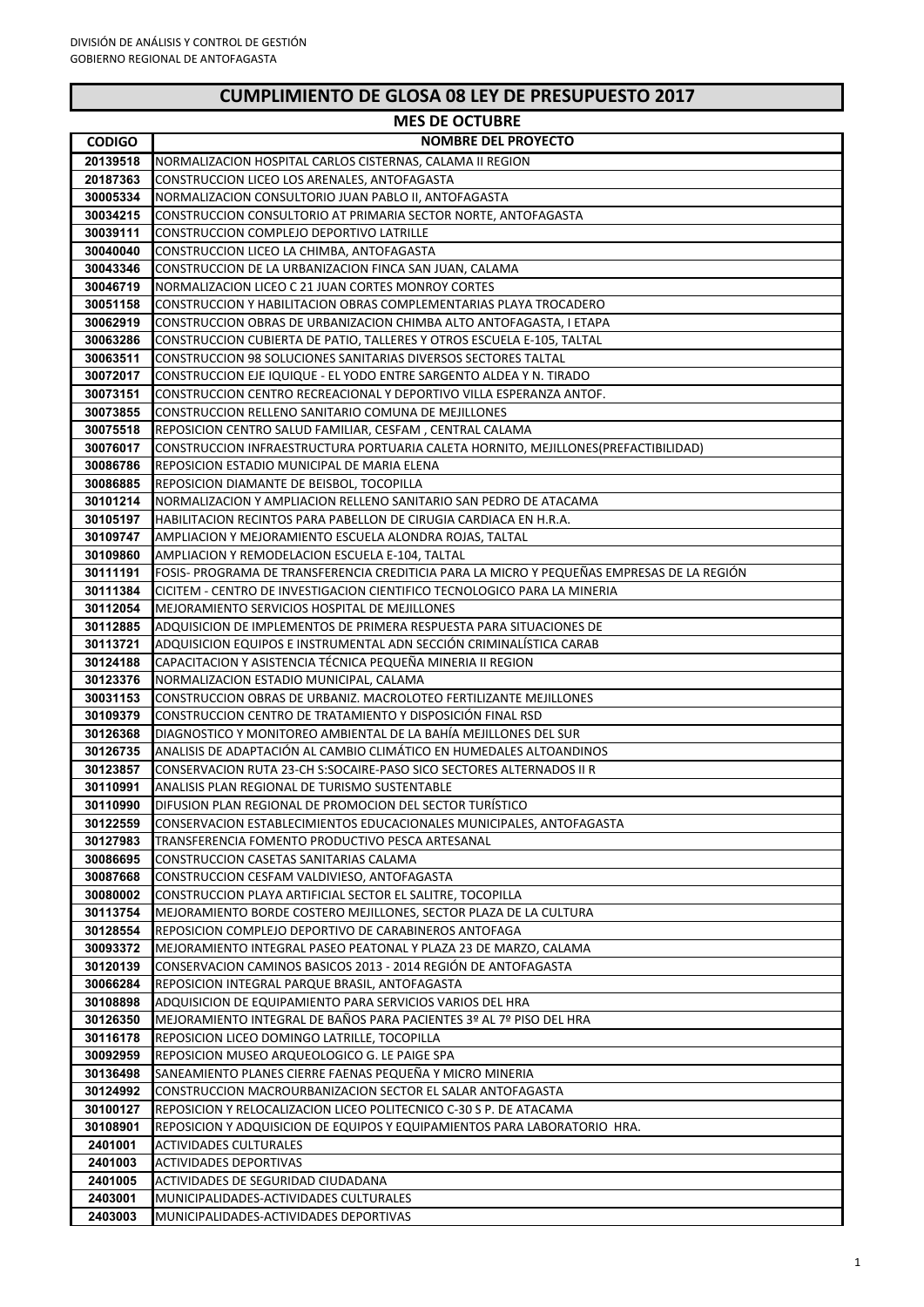|                      | <b>MES DE OCTUBRE</b>                                                                                                                      |
|----------------------|--------------------------------------------------------------------------------------------------------------------------------------------|
| <b>CODIGO</b>        | <b>NOMBRE DEL PROYECTO</b>                                                                                                                 |
| 2403005              | MUNICPALIDADES-ACTIVIDADES DE SEGURIDAD CIUDADANA                                                                                          |
| 2403011              | OTRAS ENTIDADES PUBLICAS-ACTIVIDADES CULTURALES                                                                                            |
| 2403013              | OTRAS ENTIDADES PUBLICAS-ACTIVIDADES DEPORTIVAS                                                                                            |
| 2403015              | OTRAS ENTIDADES PUBLICAS-ACTIVIDADES DE SEGURIDAD CIUDADANA                                                                                |
| 3301010              | APLICACIÓN LETRA A) ART. 4º TRANSITORIO LEY Nº 20.378 (MICRO)                                                                              |
| 30086335             | REPOSICION CALETA DE PESCADORES ANTOFAGASTA                                                                                                |
| 30107946             | CONSTRUCCION PASEO PEATONAL M.A.MATTA, ANTOFAGASTA                                                                                         |
| 30116088             | AMPLIACION URBANIZACION SECTORES VARIOS SAN PEDRO DE ATACAMA                                                                               |
| 30124621             | REPOSICION A.VERDES Y CIRCULACIONES PEATONALES CALLE A.MOOCK G.VIA                                                                         |
| 30125104             | MEJORAMIENTO EJE BALMACEDA CALAMA, II ETAPA                                                                                                |
| 30126093             | REPOSICION Y AMPLIACION RED ELECTRICO HRA.                                                                                                 |
| 30126588             | CONSTRUCCION COMPLEJO DEPORTIVO ESCOLAR CORVALLIS                                                                                          |
| 30129640             | HABILITACION PLAZA Y AREAS RECREATIVAS U.V R.SCHNEIDER, ANTOFAGASTA                                                                        |
| 30277722             | CONSERVACION RUTA B-355 REGION DE ANTOFAGASTA 2014-2015                                                                                    |
| 30108045             | REPOSICION JARDIN INFANTIL DE TOCONAO COMUNA DE S.P.A                                                                                      |
| 30237072             | CONSTRUCCION JARDIN INFANTIL LICKANANTAY SAN PEDRO DE ATACAM                                                                               |
| 02-0002              | REPOSICION VEHICULOS MUNICIPALES, TOCOPILLA                                                                                                |
| 30137744             | ADQUISICION MAQUINARIA INVERNAL REGION DE ANTOFAGASTA                                                                                      |
| 30167472D            | CONSTRUCCION RELLENO SANITARIO, COMUNA DE SIERRA GORDA                                                                                     |
| 30182775             | REPOSICION DE TOMOGRAFO AXIAL COMPUTARIZADO (TC) EN HRA                                                                                    |
| 30215822<br>30277737 | CONSERVACION VIAS URBANAS DIVERSOS SECTORES DE MEJILLONES<br>CONSERVACION RED VIAL REGIÓN DE ANTOFAGASTA 2014 - 2015                       |
| 30280622             | ADQUISICION MOBILIARIO URBANO Y JUEGOS INFANTILES, MEJILLONES                                                                              |
| 30291433             | ADQUISICION CARRO BOMBA, PARA COMUNA SAN PEDRO DE ATACAMA                                                                                  |
| 30296472             | ADQUISICION RED METEOROLÓGICA DE EMERGENCIA                                                                                                |
| 30302922             | REPOSICION DE CALDERA EN HOSPITAL DE CALAMA                                                                                                |
| 30305323             | TRANSFERENCIA DIPLOMADO EN TEMAS DE CIENCIA, TECNOLOGIA E INNOVACIÓN                                                                       |
| 30305475             | TRANSFERENCIA PROGRAMA DE FORTALECIMIENTO TECNOLÓGICO PARA LA INDUSTRIA                                                                    |
| 30305478             | TRANSFERENCIA PROGRAMA DE ACTIVACIÓN DE PROYECTOS INNOVACIÓN                                                                               |
| 30305573             | TRANSFERENCIA APOYO A INVESTIGACIÓN APLICADA AL DESARROLLO INNOVADOR                                                                       |
| 30305574             | TRANSFERENCIA PROGRAMAS REGIONALES BECAS DE FORMACION Y CERTIFICACION                                                                      |
| 30305622             | REPOSICION SEÑALETICA VIAL DE LA COMUNA DE TOCOPILLA                                                                                       |
| 30306425             | CONSTRUCCION PARADEROS URBANOS, COMUNA DE TOCOPILLA                                                                                        |
| 30307772             | TRANSFERENCIA CONVOCATORIA PROYECTOS DE INNOVACION AGRARIA                                                                                 |
| 30307777             | CONSERVACION VIAS URBANAS DIVERSOS SECTORES 2014 ANTOFAGASTA                                                                               |
| 30319422             | CAPACITACION CENTRO DE PILOTAJE DESIERTO DE ATACAMA                                                                                        |
| 30319925             | TRANSFERENCIA SISTEMA DE INFORMACIÓN GEOESPACIAL PARA LA COMPETITIVIDAD                                                                    |
| 30320072             | TRANSFERENCIA PAQUETE TECNOLÓGICO PASIVOS SEGUNDA REGIÓN                                                                                   |
| 30320122             | TRANSFERENCIA ESTUDIO DE ING. PARA LA REMEDIACION DE SITIOS TALTAL                                                                         |
| 30320172             | TRANSFERENCIA PLANTA PILOTO MOVIL PARA LA RECUPERACION DE COBRE Y ORO                                                                      |
| 30320272             | TRANSFERENCIA COMUNIDADES ENERGETICAMENTE SOSTENIBLES                                                                                      |
| 30320323<br>30320522 | TRANSFERENCIA SUSTENT. PATRIMONIAL E INDUSTRIA TURÍSTICA DEL ALTO LOA<br>TRANSFERENCIA ESCALAMIENTO PILOTO DE LA PRODUCCION DE ASTAXANTINA |
| 30320823             | TRANSFERENCIA SISTEMA SOLAR PARA CULTIVO TECNIFICADO EN EL DESIERTO                                                                        |
| 30320873             | CAPACITACION FORTALECIMIENTO POSTGRADO CIENCIAS ACUÁTICAS UA                                                                               |
| 30320922             | TRANSFERENCIA OBSERVATORIO DE EDUCACIÓN PARA LA INNOVACIÓN                                                                                 |
| 30321072             | CAPACITACION CENTRO REGIONAL DE ASTROINGENIERÍA                                                                                            |
| 30323272             | REPOSICION DE EQUIPOS PARA SERVICIOS DE APOYO DIAGNOSTICO EN HRA                                                                           |
| 30329224             | ADQUISICION EQUIPOS LABORAT AUDIOLOG VOZ Y HABLA FONOAUDIOLOGIA UA                                                                         |
| 30333772             | CONSERVACION PLURIANUAL DE VIAS URBANAS, REGION DE ANTOFAGASTA                                                                             |
| 30351290             | ADQUISICION PLANTA DE TRATAMIENTO DE AGUA POTABLE RIO GRANDE S.P.A.                                                                        |
| 30359875             | DIAGNOSTICO DE RIESGO AMBIENTAL, REGION DE ANTOFAGASTA                                                                                     |
| 30350989             | DIAGNOSTICO PMDT COSTA SUR EN COMUNA DE TALTAL                                                                                             |
| 30351076             | DIAGNOSTICO PMDT NORTE ALTO ANDINO (ALTO EL LOA Y OLLAGUE)                                                                                 |
| 30130919             | DIAGNOSTICO DEL CAUDAL AMBIENTAL DEL RIO LOA , REGION DE ANTOFAGASTA                                                                       |
| 30130966             | DIAGNOSTICO Y CONSERVACION DE FLORA COSTERA , REGION DE ANTOFAGASTA                                                                        |
| 30130908             | ANALISIS DE RIESGO AMBIENTAL EN BAHIA SAN JORGE ANTOFAGASTA                                                                                |
| 30130937             | DIAGNOSTICO Y MONITOREO AMBIENTAL DE LA BAHIA ALGODONALES TOCOPILLA                                                                        |
| 30303572             | CONTROL INTEGRADO Y MANEJO DE LA MALEZA MOSTAZA NEGRA, CALAMA                                                                              |
| 30101628             | RESTAURACION TEATRO METRO, MARIA ELENA                                                                                                     |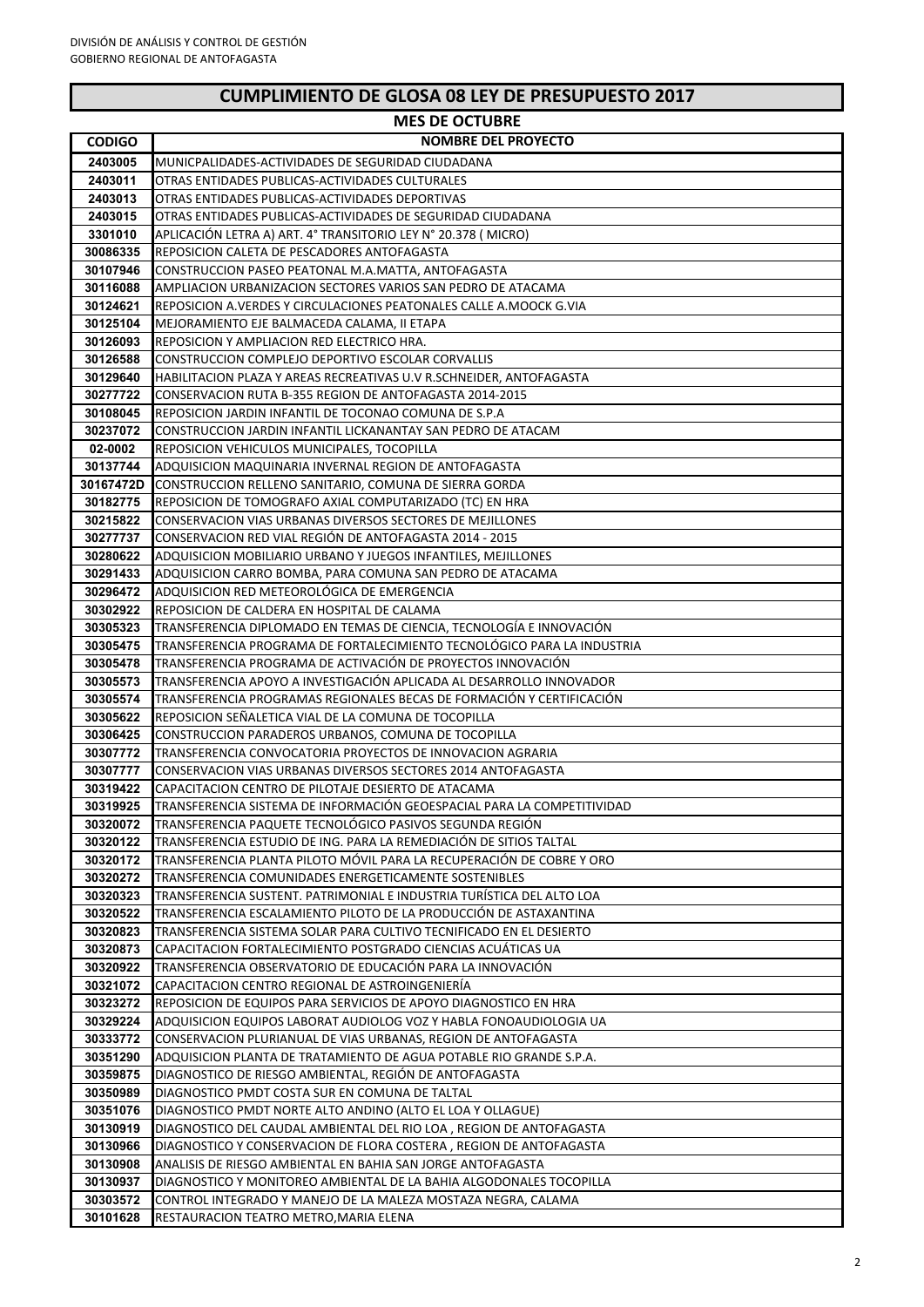| <b>MES DE OCTUBRE</b> |                                                                                                                                            |  |
|-----------------------|--------------------------------------------------------------------------------------------------------------------------------------------|--|
| <b>CODIGO</b>         | <b>NOMBRE DEL PROYECTO</b>                                                                                                                 |  |
| 30137533              | REPOSICION JARDIN INFANTIL COMUNA MARIA ELENA                                                                                              |  |
| 30355474              | TRANSFERECIA FOMENTO PRODUCTIVO PARA EL SECTOR PESQUERO ARTESANAL                                                                          |  |
| 30376526              | DIAGNOSTICO DE RIESGO ALUVIONAL - INUNDACIONES REGION DE ANTOFAGASTA                                                                       |  |
| 30307976              | AMPLIACION DE TELEFONIA SATELITAL PARA LA REGION DE ANTOFAGASTA                                                                            |  |
| 30087356              | CONSTRUCCION CUARTEL DE BOMBEROS Y AREAS VERDES ARTURO PEREZ CANTO                                                                         |  |
| 30361325              | CONSTRUCCION TERMINACION ESCUELA PRESIDENTE BALMACEDA, CALAMA                                                                              |  |
| 30153222              | REPOSICION CON RELOCALIZACIÓN TENENCIA OLLAGUE (F)                                                                                         |  |
| 30003506              | MEJORAMIENTO INTERCONEXION EJES GRAU - PRAT, CALAMA                                                                                        |  |
| 2401017               | <b>ACTIVIDADES SOCIALES Y REHABILITACION DE DROGAS</b>                                                                                     |  |
| 2403017               | MUNICIPALIDADES - ACTIVIDADES SOCIALES                                                                                                     |  |
| 2403018               | OTRAS ENTIDADES PÚBLICAS - ACTIVIDADES SOCIALES                                                                                            |  |
| 30277730              | CONSERVACION CAMINOS BÁSICOS REGIÓN DE ANTOFAGASTA 2014 - 2015                                                                             |  |
| 30168425              | ADQUISICION Y REPOSICIÓN DE VEHÍCULOS GOPE ANTOFAGASTA Y CALAMA                                                                            |  |
| 2403010               | SUBSIDIO PARA LA MANTENCIÓN DE PARQUE I.M.SAN PEDRO DE ATACAMA                                                                             |  |
| 30120017              | REPOSICION ESCUELA LOCALIDAD DE CAMAR, COMUNA SAN PEDRO DE ATACAMA                                                                         |  |
| 30113912              | REPOSICION COLEGIO BERNARDO OHIGGINS, EDUCACION BASICA, TOCOPILLA                                                                          |  |
| 30370415              | REPOSICION DE AUTOCLAVES Y PLANTAS DE AGUA EN HOSPITAL ANTOFAGASTA                                                                         |  |
| 30137114              | ADQUISICION EQUIPOS Y HERRAMIENTA ESP. TP,LICEOS A-16, A-22 Y A-26                                                                         |  |
| 20183313              | CONSTRUCCION OBRAS DE CONTROL ALUVIONAL EN QUEBRADA LA CHIMBA ANTOFA                                                                       |  |
| 20183300              | CONSTRUCCION OBRAS DE CONTROL ALUVIONAL EN QUEBRADA FARELLONES ANTOF                                                                       |  |
| 30107933              | <b>HABILITACION PARQUE GRAN AVENIDA, ANTOFAGASTA</b>                                                                                       |  |
| 30377125              | CONSERVACION Y MANEJO DE CAUCE EN EL SECTOR TRANQUE TOCONAO                                                                                |  |
| 30380184              | ADQUISICION AMBULANCIA AEA COMUNA DE SIERRA GORDA                                                                                          |  |
| 30378679              | <b>REPOSICION TEATRO ANDRES PEREZ TOCOPILLA</b>                                                                                            |  |
| 30126599              | CONSTRUCCION COMPLEJO DEPORTIVO ESCOLAR MUNICIPAL                                                                                          |  |
| 30136525              | REPOSICION ACERAS, BARRIO TRADICIONAL, ANTOFAGASTA                                                                                         |  |
| 30280674              | MEJORAMIENTO PLAZA COMUNITARIA, LOCALIDAD CAROLINA DE MICHILLA                                                                             |  |
| 2403004<br>30413638   | SUBSIDIO PARA LA OPERACION DEL SISTEMA AUTOGENERACION DE ENERGIA<br>TRANSFERENCIA PROYECTO JAIBAS PARTE II                                 |  |
| 30413374              | TRANSFERENCIA PROYECTO UNDIMOTRIZ WARAQOCHA                                                                                                |  |
| 30413449              | TRANSFERENCIA PLANTA MODULAR PARA TRATAMIENTO DE AGUAS SERVIDAS                                                                            |  |
| 30413437              | TRANSFERENCIA SIST. FORMACION CAPITAL HUMANO AVANZADO PARA INNOVACION                                                                      |  |
| 30414995              | TRANSFERENCIA DESALACIÓN TERMO SOLAR USANDO SISTEMA DE EVAPORACIÓN                                                                         |  |
| 30414990              | TRANSFERENCIA INNOVACCIÓN CREATIVA                                                                                                         |  |
| 30412846              | TRANSFERENCIA CUSTER. KIT PARA LA DETERMINACIÓN DE COBRE SOLUBLE                                                                           |  |
| 30413775              | TRANSFERENCIA CONSOLIDACIÓN MODELO MULTIHÉLICE DE INNOVACIÓN SOCIAL                                                                        |  |
| 30412822              | <b>TRANSFERENCIA DESARROLLO DE NANOTRANSISTORES BASADOS EN CABLES BACTER</b>                                                               |  |
| 30413023              | TRANSFERENCIA VIRTUALIZACIÓN RUTAS TURÍSTICAS CON TECNOLOGÍAS HÍBRIDA                                                                      |  |
| 30412834              | TRANSFERENCIA MEJORAMIENTO DEL PROCESO DE CEMENTACIÓN PARA PEQUEÑOS M                                                                      |  |
| 30412829              | TRANSFERENCIA ENERGÍA SOLAR Y AGUA DE MAR PARA LA PEQUEÑA MINERÍA                                                                          |  |
| 30412847              | TRANSFERENCIA SIST. BIOTECNOLÓGICO REMOCIÓN METALES PESADOS RILES                                                                          |  |
| 30413077              | TRANSFERENCIA IMPLEMENTACIÓN DE MODELO DE CULTIVO DEL DORADO EN LA II                                                                      |  |
| 30413089              | TRANSFERENCIA ALMACENAMIENTO SOLAR LINO3                                                                                                   |  |
| 30413074              | TRANSFERENCIA POSICIONAMIENTO LABORATORIO TECNOLOGÍAS SOLARES                                                                              |  |
| 30413126              | TRANSFERENCIA DIVERSIFICACIÓN PRODUCTIVA DE LAS ÁREAS DE MANEJO                                                                            |  |
| 30413101              | TRANSFERENCIA EVALUACION ECONOMICA DE PRODUCCION DE BATERIAS DE LITIO                                                                      |  |
| 30413135              | TRANSFERENCIA DES. TECNOLÓGICO PARA INDUS. ACUÍCOLA PERLERA ABALON                                                                         |  |
| 30416730              | TRANSFERENCIA FORMACION INTEGRAL PARA LA INSERCION LABORAL                                                                                 |  |
| 30378223              | ADQUISICION CAMIÓN PARA CONTENEDORES Y 68 CONTENEDORES SOTERRADOS                                                                          |  |
| 30366996              | MEJORAMIENTO SISTEMA DE GENERACION ELECTRICA SAN PEDRO DE ATACAMA                                                                          |  |
| 30394022              | CONSERVACION MAYOR AERODROMO DE BARRILES. COMUNA DE TOCOPILLA. II RE                                                                       |  |
| 30385931              | TRANSFERENCIA PROGRAMA PARA PESCADORES ARTESANALES DE TOCOPILLA                                                                            |  |
| 30399589              | TRANSFERENCIA EFICIENCIA ENERGÉTICA, REGIÓN DE ANTOFAGASTA                                                                                 |  |
| 2403010-1             | SUBSIDIO PARA LA MANTENCIÓN DE PARQUE I.M.MEJILLONES                                                                                       |  |
| 30399622              | TRANSFERENCIA PROGRAMA EMERGENCIA PRODUCTIVA TOCOPILLA                                                                                     |  |
| 30423045<br>30379873  | TRANSFERENCIA PROGRAMA DE MEJORAMIENTO URBANO Y EQUIPAMIENTO COMUNAL<br>ADQUISICION DOS MINIBUSES DESTINADO AL TRANSPORTE DE PERSONAS EN S |  |
| 30299573              | MEJORAMIENTO PARQUE TEMATICO LOCALIDAD DE BAQUEDANO                                                                                        |  |
| 30353279              | MEJORAMIENTO PASEO IGNACIO CARRERA PINTO DE MARIA ELENA                                                                                    |  |
| 30108039              | MEJORAMIENTO SISTEMA DE AGUA POTABLE LOCALIDAD DE TALABRE                                                                                  |  |
|                       |                                                                                                                                            |  |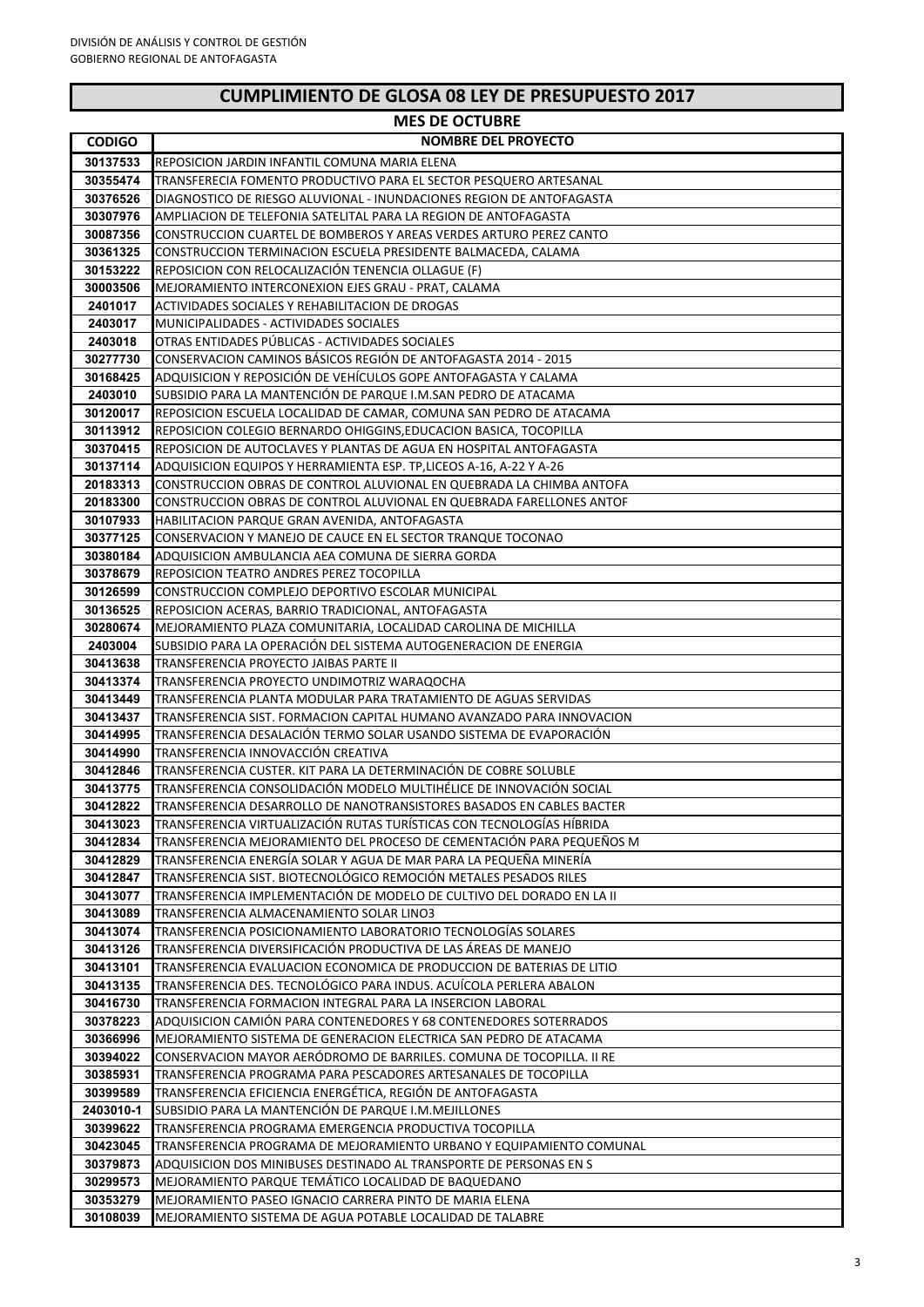|  |  | <b>CUMPLIMIENTO DE GLOSA 08 LEY DE PRESUPUESTO 2017</b> |
|--|--|---------------------------------------------------------|
|--|--|---------------------------------------------------------|

|                      | <b>MES DE OCTUBRE</b>                                                                                |
|----------------------|------------------------------------------------------------------------------------------------------|
| <b>CODIGO</b>        | <b>NOMBRE DEL PROYECTO</b>                                                                           |
| 3301010-1            | APLICACIÓN LETRA A) ART. 4° TRANSITORIO LEY N° 20.378 ( TAXIS)                                       |
| 30418631             | Transferencia Convocatoria De Iniciativas Innovación Agroalimentario                                 |
| 30417023             | Transferencia Diseño De Programa De Magíster En Temas De Cti                                         |
| 30401577             | Transferencia Programa Regional De Apoyo Al Emprendimiento Dinámico                                  |
| 30401824             | Transferencia Programa Apoyo Entorno De Innovación y Emprendimiento                                  |
| 30401832             | Transferencia Programa De Transferencia a Proyectos Para El Entorno                                  |
| 30401823             | Transferencia Innovación y Emprendimiento ¿Made In Antofagasta¿                                      |
| 30401724             | Transferencia Programa De Innovación para fortalecer el Entorno.                                     |
| 30390924             | CONSTRUCCION OBRAS DE CONTROL ALUVIONAL QUEB. URIBE, ANTOFAGASTA                                     |
| 30360227             | MEJORAMIENTO DE LAS DEPENDENCIAS DE LA ASOCIACIÓN DE MUNICIPALIDADES                                 |
| 30428972             | TRANSFERENCIA JUNTA NACIONAL DE BOMBEROS (EQUIPOS Y EQUIPAMIENTO)                                    |
| 30127208             | CONSTRUCCION MEMORIAL TOPATER CALAMA                                                                 |
| 30249472             | ADQUISICION DE BUSES ILUSTRE MUNICIPALIDAD DE CALAMA                                                 |
| 30398230             | ADQUISICION SISTEMA MODULAR JUZGADO POLICIA COMUNA DE SIERRA GORDA                                   |
| 30380575             | ADQUISICION REPOSICION BUS MUNICIPAL ORGANIZACIONES COMUNITARIAS                                     |
| 30398274             | AMPLIACION SISTEMA AGUA POTABLE RURAL AYLLU DE CUCUTER                                               |
| 30345674             | REPOSICION CON RELOCALIZACIÓN DEL RETÉN ALEMANIA (MC)                                                |
| 30398282             | TRANSFERENCIA PROGRAMA DE FOMENTO PARA PESCADORES ARTESANALES                                        |
| 30124596             | CONSTRUCCION PARQUE COMUNITARIO RENE SCHNEIDER                                                       |
| 30426773             | ADQUISICION VEHICULO Y EQUIPAMIENTO VIGILANCIA R. MARINA RINCONADA                                   |
| 30344426             | RESTAURACION MUSEO MUNICIPAL DE MEJILLONES                                                           |
| 30133005<br>30133006 | NORMALIZACION URBANIZACION NUEVOS LOTEOS TOCONAO<br>CONSTRUCCION ADUCCION SOLAR LOCALIDAD DE SOCAIRE |
| 30420635             | CONSTRUCCION CUBIERTAS LIVIANAS EN MULTICANCHAS, CALAMA                                              |
| 30387622             | ADQUISICION DE EQUIPAMIENTO DE ARCHIVO                                                               |
| 30361423             | ADQUISICION CAMARAS DE SEGURIDAD SERVICIO MEDICO LEGAL II REGION                                     |
| 30402079             | MEJORAMIENTO DE SERVICIO DE CARDIOLOGIA EN HOSPITAL DE ANTOFAGASTA                                   |
| 30429024             | ADQUISICION DE VEHICULOS POLICIALES PDI II REGION POLICIAL DE ANTOF                                  |
| 30423338             | ADQUISICION TECNOLOGÍAS INFORMÁTICAS PDI CALAMA                                                      |
| 30444080             | CONSERVACION CAMINO BÁSICO, RUTA 23-CH, SECTOR SOCAIRE - PASO SICO                                   |
| 30085180             | REPOSICION CENTRO DE LA MUJER MANANTIAL DE TOCOPILLA                                                 |
| 30414872             | ADQUISICION EQUIPOS Y EQUIPAMIENTO CONSULTORIO BAUTISTA, AFTA                                        |
| 30443628             | MEJORAMIENTO CANCHA DE FUTBOL DE PAPOSO                                                              |
| 30447122             | ADQUISICION SEGUNDA ETAPA ADQUISICIÓN CARROS BOMBA COMUNA CALAMA                                     |
| 30168774             | REPOSICION CUARTEL 1° COMPAÑÍA DE BOMBEROS - MEJILLONES                                              |
| 30455581             | ADQUISICION CARRO BOMBA 1RA COMPAÑÍA DE BOMBEROS MEJILLONES                                          |
| 30366991             | CONSTRUCCION OBRAS DE MACROURBANIZACION SECTOR LA CHIMBA ANTOFAGAST (DISEÑO)                         |
| 30457676             | AMPLIACION RED DE AGUA POTABLE LA CHIMBA ALTA, ANTOFAGASTA (DISEÑO)                                  |
| 30101278             | REPOSICION CUARTEL DE BOMBEROS POBLACIÓN ALEMANIA,CALAMA                                             |
| 30457729             | CONSERVACION CAMINO BÁSICO, SECTOR AYQUINA - CUPO                                                    |
| 30126909             | ADQUISICION EQUIPOS UNIDAD ANATOMÍA PATOLÓGICA HRA                                                   |
| 30448772             | DIAGNOSTICO PLAN MARCO DE DESARROLLO TERRITORIAL COSTA NORTE                                         |
| 30219474             | CONSTRUCCION PLAZAS DIVERSOS SECTORES MEJILLONES                                                     |
| 30420683<br>30463222 | CONSTRUCCION PARQUES VECINALES CALAMA<br>CONSERVACION COSAM RENDIC ANTOFAGASTA                       |
| 30462238             | INVESTIGACION ESTUDIO POLIMETALES Y PERFIL EPIDEM. EN HABIT. ANTOF.                                  |
| 30250022             | CONSERVACION EDIFICIO EX RESGUARDO MARITIMO IND - ANTOFAGASTA                                        |
| 30459748             | ADQUISICION Y ORTORRECTIFICACION IMAGENES SATELITALES BORDE COSTERO                                  |
| 30334022             | ADQUISICION Y REPOSICION EQUIPOS Y EQUIPTO EN HOSPITAL DE TALTAL                                     |
| 30455585             | ADQUISICION CAMIÓN MULTIPROPOSITO PARA LA COMUNA DE TALTAL                                           |
| 30463593             | ADQUISICION EXCAVADORA PARA LA COMUNA DE TALTAL                                                      |
| 30465409             | ADQUISICION DE INSTALACIONES MODULARES PARA PSIQUIATRIA HRA                                          |
| 30401895             | CONSTRUCCION DIALISIS MODULAR HOSPITAL DE MEJILLONES                                                 |
| 30463928             | ADQUISICION DE BICICLETEROS Y BASUREROS PARA DISTINTOS SECTORES DE                                   |
| 30467399             | CONSERVACION CAMINO BÁSICO, SECTOR PAPOSO - CALETA EL COBRE                                          |
| 30367047             | AMPLIACION Y RELOCALIZACION PARVULO ESCUELA E-26 SAN PEDRO DE AT                                     |
| 30463884             | ADQUISICION MAQUINARIAS PARA ASEO Y ORNATO DIVERSAS PLAZAS Y CALLES                                  |
| 30470588             | CONSERVACION HOSPITAL MARCOS MACUADA DE TOCOPILLA                                                    |
| 30251023             | REPOSICION CENTRO DE LA MUJER DE ANTOFAGASTA                                                         |
| 30467587             | EQUIPAMIENTO CUARTEL DE BOMBEROS ARTURO PEREZ CANTO                                                  |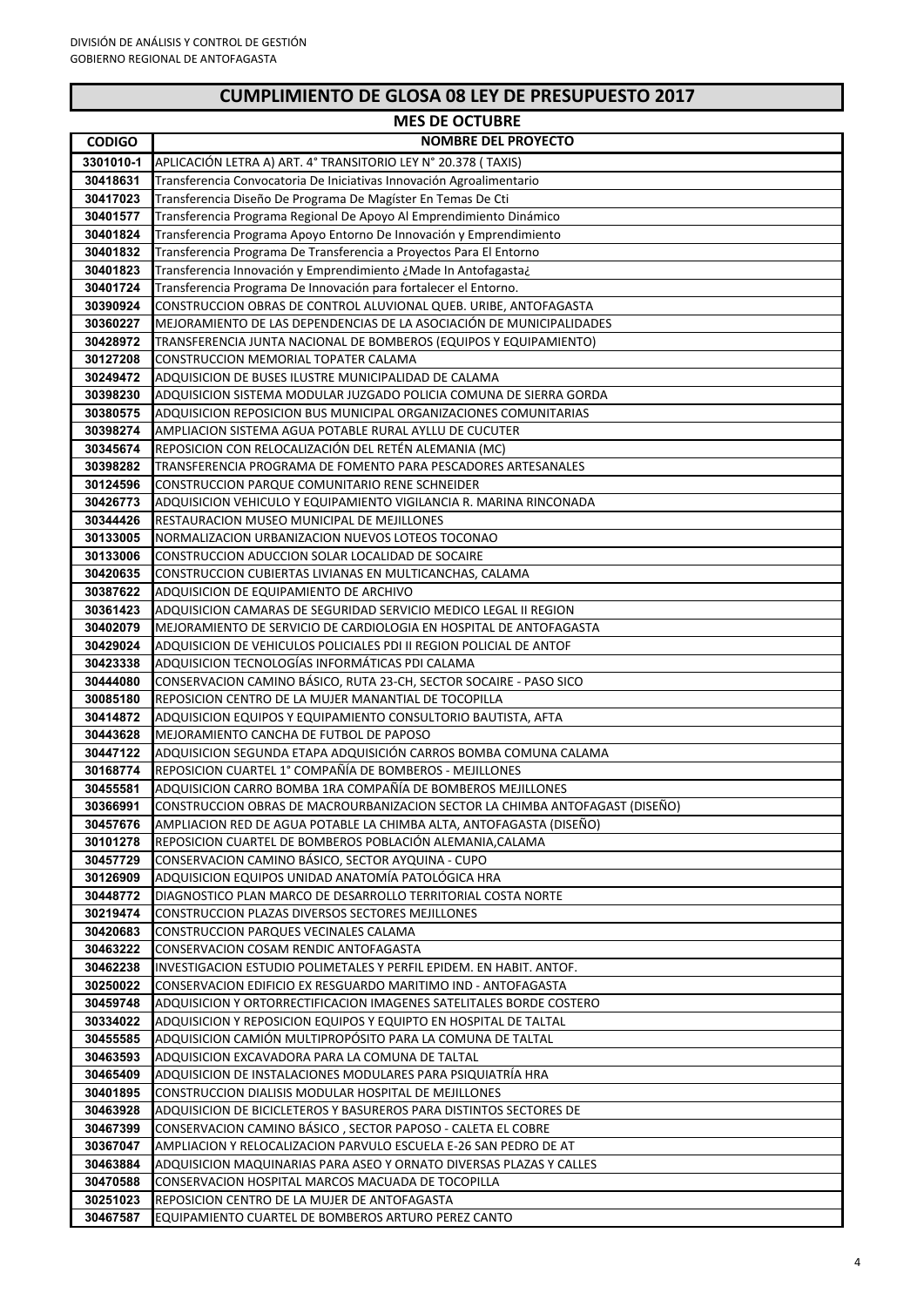| <b>MES DE OCTUBRE</b> |                                                                                                                                |  |
|-----------------------|--------------------------------------------------------------------------------------------------------------------------------|--|
| <b>CODIGO</b>         | <b>NOMBRE DEL PROYECTO</b>                                                                                                     |  |
| 30127527              | MEJORAMIENTO AMPLIACIÓN SISTEMA DE AGUA POTABLE RURAL DE LASANA                                                                |  |
| 30408629              | ADQUISICION CARRO DE ARRASTRE PROGRAMA DE PREVENCIÓN Y ATENCIÓN VCM                                                            |  |
| 30402424              | CAPACITACION Y ATENCIÓN VIOLENCIA CONTRA LA MUJER REGIÓN ANTOFAGASTA                                                           |  |
| 30375022              | CONSTRUCCION CECOSF COVIEFI ANTOFAGASTA                                                                                        |  |
| 30374976              | CONSTRUCCION SERVICIO DE URGENCIA DE ALTA RESOLUCION COVIEFI                                                                   |  |
| 30076880              | NORMALIZACION HOSPITAL 21 DE MAYO DE TALTAL                                                                                    |  |
| 30470740              | TRANSFERENCIA PROMOCIÓN DE INVERSIONES Y DESARROLLO DE PROVEEDORES                                                             |  |
| 30459835              | ADQUISICION CAMIÓN RECOLECTOR PARA LOS PUEBLOS ALTO EL LOA                                                                     |  |
| 30116086              | REPOSICION POSTA TOCONAO, COMUNA SAN PEDRO DE ATACAMA                                                                          |  |
| 30474688              | CICITEM, CENTRO DE INVESTIGACION CIENTIFICO - TECNOLOGICO PARA LA MINERIA                                                      |  |
| 30414877              | ADQUISICION - REPOSICION EQUIPOS-EQUIPAMIENTO CENTRO ODONTOLOG UA                                                              |  |
| 30442725              | REPOSICION VEHÍCULOS Y ADQ. EQUIPOS-EQUIPAM INTELEG AFTA- CALAMA                                                               |  |
| 30459077              | ADQUISICION CAMIONES SISTEMA DE RECOLECCION RSD, COMUNA TOCOPILLA                                                              |  |
| 30464293              | ADQUISICION VEHÍCULOS DE TRASLADO PARA PACIENTES TELETON_CALAMA                                                                |  |
| 30474500              | ADQUISICION POSTES SOLARES POBLACION SAN LORENZO                                                                               |  |
| 30076886              | NORMALIZACION DEL HOSPITAL DE MEJILLONES                                                                                       |  |
| 30108048              | REPOSICION POSTA RURAL PEINE COMUNA DE SAN PEDRO DE ATACAMA                                                                    |  |
| 30126713              | MEJORAMIENTO SERVICIO DE PSIQUIATRÍA HOSPITAL REGIONAL ANTOFAGASTA                                                             |  |
| 30324023              | HABILITACION HOSPITAL REGIONAL PARA HOSPITAL CLINICO UNIV. DE ANTOF.(PREFACTIBILIDAD)                                          |  |
| 30402476              | CONSTRUCCION DISPOSITIVO DE SALUD SAN PEDRO DE ATACAMA (PREFACTIBILIDAD)                                                       |  |
| 30452924              | CONSTRUCCION CENTRO DE SALUD, REHABILITACIÓN DROGAS CALAMA                                                                     |  |
| 30457688              | CONSTRUCCION UNIDAD DE APOYO DIAGNOSTICO MEDICINA NUCLEAR EN COA                                                               |  |
| 30465791              | NORMALIZACION BRAQUITERAPIA EN CENTRO ONCOLOGICO(COA) DE ANTOFAGASTA                                                           |  |
| 30474248              | CONSERVACION DE ACERAS EN ANTOFAGASTA                                                                                          |  |
| 30474249              | CONSERVACION SOMBREADEROS PLAZAS CALAMA                                                                                        |  |
| 30474250              | CONSERVACION ÁREAS PUBLICAS MARÍA ELENA                                                                                        |  |
| 30474294              | CONSERVACION EDIFICIOS PUBLICOS COMUNA DE OLLAGUE                                                                              |  |
| 30474502              | CONSERVACION ACERAS VARIOS SECTORES TOCOPILLA                                                                                  |  |
| 30474504              | CONSERVACION ACERAS COMUNA SIERRA GORDA                                                                                        |  |
| 30474507              | CONSERVACION ACERAS VARIOS SECTORES MEJILLONES                                                                                 |  |
| 30474508              | CONSERVACION ESPACIOS Y EDIFICIOS PÚBLICOS SAN PEDRO DE ATACAMA                                                                |  |
| 30388728              | TRANSFERENCIA PROGRAMA DE PRODUCCIÓN LIMPIA ANTOFAGASTA                                                                        |  |
| 30464697              | TRANSFERENCIA MACRO FACULTAD DE INGENIERÍAS DE ANTOFAGASTA                                                                     |  |
| 30466951              | TRANSFERENCIA EVLUACIÓN POLÍTICA CTI E INNOVACIÓN Y ESTRATEGIA REGION                                                          |  |
| 30469090              | TRANSFERENCIA ASIST. TECNICA PEQUEÑA MINERIA REGION DE ANTOFAGASTA                                                             |  |
| 30473184              | HABILITACION TRANSFERENCIA CONVENIO MINVU-GORE OBRAS DE URBANIZACION                                                           |  |
| 30475337              | TRANSFERENCIA PAVIMENTOS PARTICIPATIVOS 25° LLAMADO REGION ANTOFAGAST                                                          |  |
| 30087369              | REPOSICION VIVERO MUNICIPAL, ANTOFAGASTA                                                                                       |  |
| 30350275              | REPOSICION Y ADQUISICION EQUIPOS/EQUIPAMIENTO HOSPITAL MEJILLONES                                                              |  |
| 30480623              | CONSERVACION SAMU HOSPITAL COMUNITARIO 21 DE MAYO TALTAL                                                                       |  |
| 30478254<br>30482565  | CONSERVACION DEPENDENCIAS LABORATORIO HOSPITAL DE MEJILLONES                                                                   |  |
| 30477564              | HABILITACION CONVENIO GORE - MINSAL FAR SALUD 2017                                                                             |  |
| 30136533              | ADQUISICION CAMIONES RECOLECTORES PARA LA COMUNA DE TALTAL<br>CONSTRUCCION CUARTEL BOMBEROS Y EQUIP. ANEXOS,LAS PALMERAS AFTA. |  |
| 30402480              | CONSTRUCCION BODEGA DE FARMACIA CENTRO ATENCION DEL NORTE                                                                      |  |
| 30440675              | ADQUISICION DE VEHICULO ATENCION MOVIL CAJTA REGION DE ANTOFAGASTA                                                             |  |
| 30480459              | TRANSFERENCIA CAPACITACIÓN A EMPRENDEDORES MEDIANTE FERIAS REGIONALES                                                          |  |
| 30471704              | REPOSICION MINIBÚS PACIENTES UNIDAD MEDICINA FÍSICA CAN, ANTOF                                                                 |  |
| 30463884              | ADQUISICION MAQUINARIAS PARA ASEO Y ORNATO DIVERSAS PLAZAS Y CALLES                                                            |  |
| 30167472              | CONSTRUCCION RELLENO SANITARIO, COMUNA DE SIERRA GORDA                                                                         |  |
| 30402478              | NORMALIZACION CENTRO ONCOLOGICO AMBULATORIO DE ANTOFAGASTA (COA)(PREFACTIBILIDAD)                                              |  |
| 30164922              | AMPLIACION CEMENTERIO GENERAL DE ANTOFAGASTA                                                                                   |  |
| 30481281              | CONSERVACION HOSPITAL COMUNITARIO DE TALTAL                                                                                    |  |
| 30485717              | TRANSFERENCIA PROGRAMA DE INNOVACIÓN SOCIAL ANTOFAGASTA                                                                        |  |
| 30486563              | TRANSFERENCIA BÚSQUEDA DE MERCADOS PARA PROVEEDORES A LA MINERÍA Y ALGAS DE USO INDUSTRIAL                                     |  |
| 30296472              | ADQUISICION RED METEOROLÓGICA DE EMERGENCIA                                                                                    |  |
| 2401022               | ACTIVIDADES DE PROTECCION Y EDUCACION MEDIO AMBIENTAL                                                                          |  |
| 2403022               | MUNICIPALIDADES-ACTIVIDADES DE PROTECCION Y EDUCACION MEDIO AMBIENTAL                                                          |  |
| 2403023               | OTRAS-ACTIVIDADES DE PROTECCION Y EDUCACION MEDIO AMBIENTAL                                                                    |  |
| 30482904              | REPOSICION CARROS BOMBA Y EQUIPAM. CUERPO DE BOMBEROS, TOCOPILLA                                                               |  |